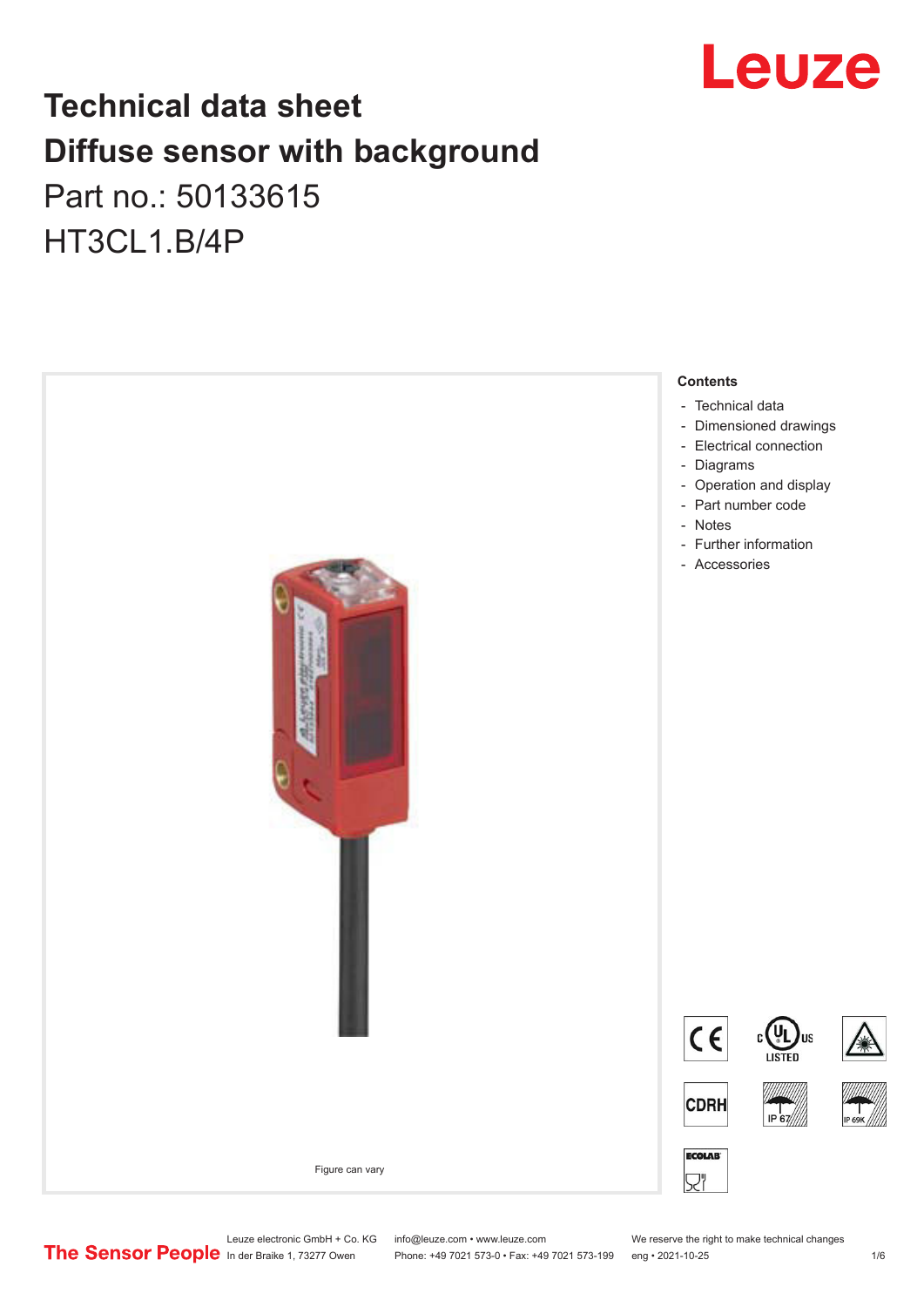ground suppression

### <span id="page-1-0"></span>**Technical data**

#### **Basic data**

**Series** 3C **Operating principle** Diffuse reflection principle with back-

#### **Optical data**

| <b>Black-white error</b>             | $<$ 10% up to 170 mm       |
|--------------------------------------|----------------------------|
| <b>Operating range</b>               | Guaranteed operating range |
| Operating range, white 90%           | $0.0150.4$ m               |
| Operating range, gray 18%            | $0.0150.25$ m              |
| Operating range, black 6%            | $0.0150.17$ m              |
| <b>Operating range limit</b>         | Typical operating range    |
| <b>Operating range limit</b>         | 0.0150.4 m                 |
| <b>Adjustment range</b>              | 20  400 mm                 |
| Beam path                            | Collimated                 |
| <b>Light source</b>                  | Laser, Red                 |
| Wavelength                           | 650 nm                     |
| Laser class                          | 1, IEC/EN 60825-1:2007     |
| Max. laser power                     | 0.0018 W                   |
| <b>Transmitted-signal shape</b>      | Pulsed                     |
| <b>Pulse duration</b>                | $5.1 \,\mu s$              |
| Light spot size [at sensor distance] | 1 mm [400 mm]              |
| Type of light spot geometry          | Round                      |
| Shift angle                          | Typ. $\pm 2^{\circ}$       |
|                                      |                            |

#### **Electrical data**

**Protective circuit COVER COVER COVER COVER COVER** Polarity reversal protection Short circuit protected

| Performance data              |                                     |
|-------------------------------|-------------------------------------|
| Supply voltage U <sub>B</sub> | 10  30 V, DC, Incl. residual ripple |
| Residual ripple               | 0  10 %, From $U_{p}$               |
| Open-circuit current          | $020$ mA                            |
|                               |                                     |

#### **Outputs**

**Number of digital switching outputs** 2 Piece(s)

| <b>Switching outputs</b>                                                            |                                   |
|-------------------------------------------------------------------------------------|-----------------------------------|
| Voltage type                                                                        | DC.                               |
| Switching current, max.                                                             | 100 mA                            |
| <b>Switching voltage</b>                                                            | high: $\geq$ (U <sub>R</sub> -2V) |
|                                                                                     | $1$ nw: $\leq$ 2V                 |
| <b>Switching output 1</b><br><b>Switching element</b>                               | Transistor, PNP                   |
| <b>Switching principle</b>                                                          | Light switching                   |
| <b>Switching output 2</b><br><b>Switching element</b><br><b>Switching principle</b> | Transistor, PNP<br>Dark switching |
|                                                                                     |                                   |

#### **Timing**

| <b>Switching frequency</b> | 3,000 Hz   |
|----------------------------|------------|
| <b>Response time</b>       | $0.16$ ms  |
| Decay time                 | $0.16$ ms  |
| <b>Readiness delay</b>     | 300 ms     |
| Response jitter            | $55 \mu s$ |

| <b>Connection 1</b>       |                       |
|---------------------------|-----------------------|
| <b>Function</b>           | Signal OUT            |
|                           | Voltage supply        |
| <b>Type of connection</b> | Cable                 |
| Cable length              | 2,000 mm              |
| <b>Sheathing material</b> | <b>PUR</b>            |
| Cable color               | <b>Black</b>          |
| Number of conductors      | 4-wire                |
| Wire cross section        | $0.2$ mm <sup>2</sup> |
|                           |                       |

#### **Mechanical data**

| Dimension (W x H x L)             | 11.4 mm x 34.2 mm x 18.3 mm  |
|-----------------------------------|------------------------------|
| <b>Housing material</b>           | Plastic                      |
| <b>Plastic housing</b>            | PC-ABS                       |
| Lens cover material               | Plastic / PMMA               |
| Net weight                        | 50q                          |
| <b>Housing color</b>              | Red                          |
| <b>Type of fastening</b>          | Two M3 threaded sleeves      |
|                                   | Via optional mounting device |
| <b>Compatibility of materials</b> | <b>ECOLAB</b>                |

#### **Operation and display**

| Type of display                     | I FD                    |
|-------------------------------------|-------------------------|
| <b>Number of LEDs</b>               | 2 Piece(s)              |
| <b>Operational controls</b>         | Multiturn potentiometer |
| Function of the operational control | Range adjustment        |
| <b>Environmental data</b>           |                         |
| Ambient temperature, operation      | $-4055$ °C              |
| Ambient temperature, storage        | $-40$ 70 °C             |
|                                     |                         |
| <b>Certifications</b>               |                         |
| Degree of protection                | IP 67                   |

#### **Certifications** c UL US **Standards applied** IEC 60947-5-2

**Protection class** III

#### **Classification**

| <b>Customs tariff number</b> | 85365019 |
|------------------------------|----------|
| eCl@ss 5.1.4                 | 27270904 |
| eCl@ss 8.0                   | 27270904 |
| eCl@ss 9.0                   | 27270904 |
| eCl@ss 10.0                  | 27270904 |
| eCl@ss 11.0                  | 27270904 |
| <b>ETIM 5.0</b>              | EC002719 |
| <b>ETIM 6.0</b>              | EC002719 |
| <b>ETIM 7.0</b>              | EC002719 |

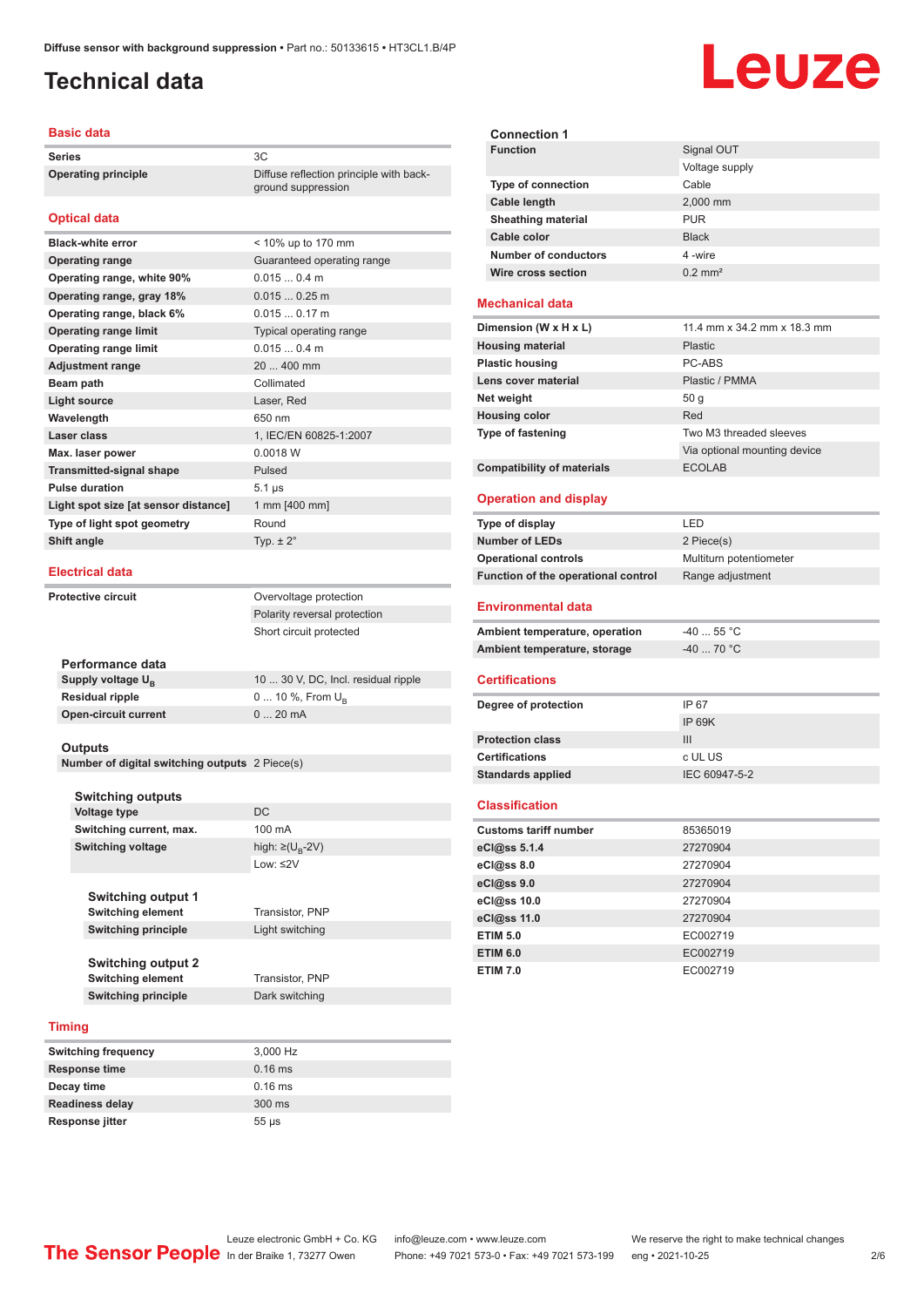### <span id="page-2-0"></span>**Dimensioned drawings**

Leuze

All dimensions in millimeters



- A Green LED
- B Yellow LED
- C Optical axis
- C1 Receiver
- C<sub>2</sub> Transmitter
- D Multiturn potentiometer E Mounting sleeve (standard)
- F Threaded sleeve (3C.B series)

### **Electrical connection**

#### **Connection 1**

| <b>Function</b>             | Signal OUT            |
|-----------------------------|-----------------------|
|                             | Voltage supply        |
| <b>Type of connection</b>   | Cable                 |
| Cable length                | 2,000 mm              |
| <b>Sheathing material</b>   | <b>PUR</b>            |
| Cable color                 | <b>Black</b>          |
| <b>Number of conductors</b> | 4 -wire               |
| Wire cross section          | $0.2$ mm <sup>2</sup> |

#### **Conductor color Conductor assignment**

| <b>Brown</b> | $V +$            |
|--------------|------------------|
| White        | OUT <sub>2</sub> |
| <b>Blue</b>  | <b>GND</b>       |
| <b>Black</b> | OUT <sub>1</sub> |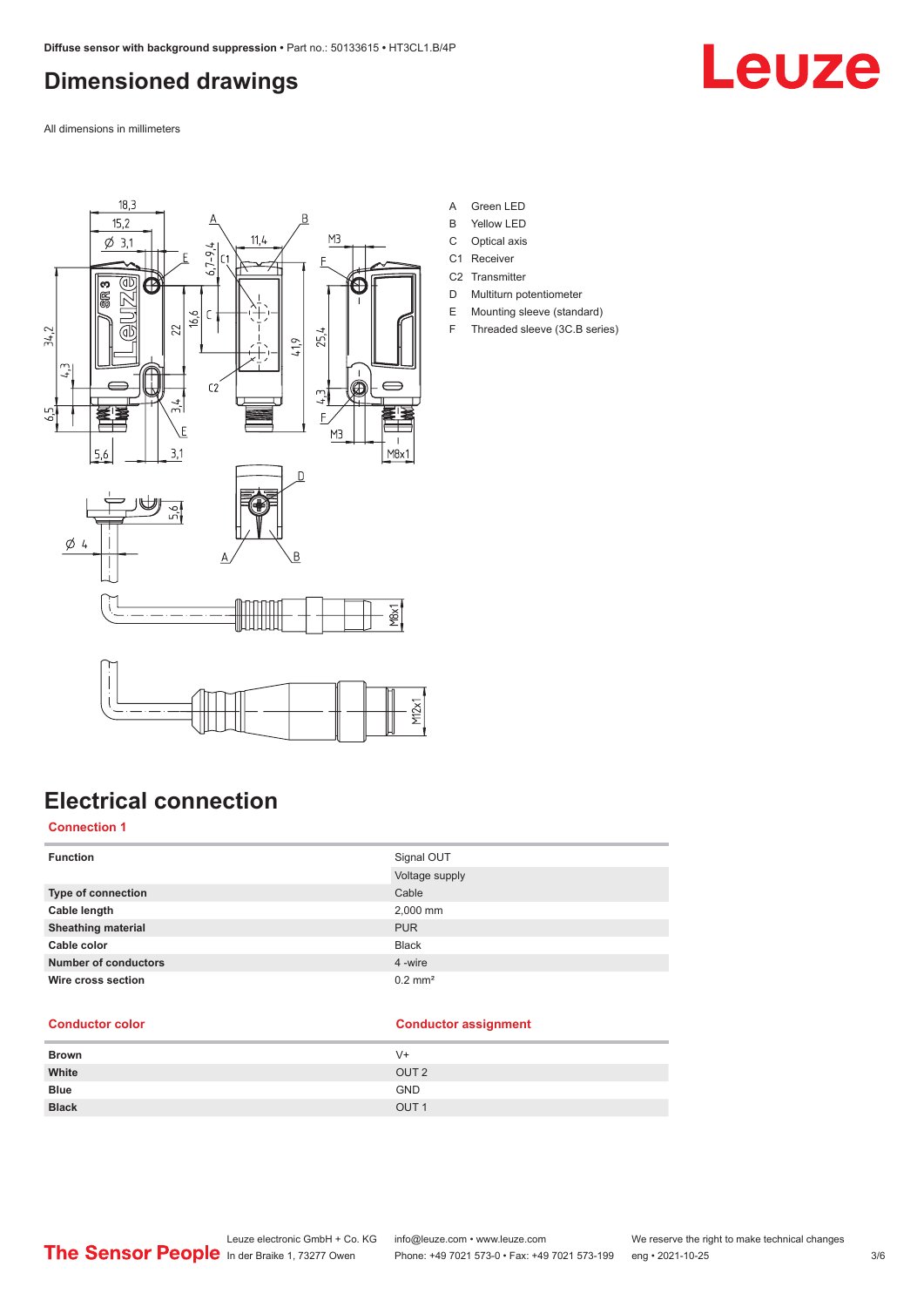### <span id="page-3-0"></span>**Diagrams**

# Leuze

Typ. black/white behavior



### **Operation and display**

| <b>LED</b>     | <b>Display</b>           | <b>Meaning</b>        |
|----------------|--------------------------|-----------------------|
|                | Green, continuous light  | Operational readiness |
| $\overline{2}$ | Yellow, continuous light | Object detected       |

### **Part number code**

Part designation: **AAA 3C d EE-f.GG H/i J-K**

| AAA3C     | Operating principle / construction<br>HT3C: Diffuse reflection sensor with background suppression<br>LS3C: Throughbeam photoelectric sensor transmitter<br>LE3C: Throughbeam photoelectric sensor receiver<br>PRK3C: Retro-reflective photoelectric sensor with polarization filter                                                                                                                                                                                                                                                    |
|-----------|----------------------------------------------------------------------------------------------------------------------------------------------------------------------------------------------------------------------------------------------------------------------------------------------------------------------------------------------------------------------------------------------------------------------------------------------------------------------------------------------------------------------------------------|
| d         | Light type<br>n/a: red light<br>I: infrared light                                                                                                                                                                                                                                                                                                                                                                                                                                                                                      |
| <b>EE</b> | Light source<br>$n/a$ : LED<br>L1: laser class 1<br>L <sub>2</sub> : laser class 2                                                                                                                                                                                                                                                                                                                                                                                                                                                     |
| f         | Preset range (optional)<br>n/a: operating range acc. to data sheet<br>xxxF: Preset range [mm]                                                                                                                                                                                                                                                                                                                                                                                                                                          |
| GG        | Equipment<br>n/a: standard<br>A: Autocollimation principle (single lens) for positioning tasks<br>B: Housing model with two M3 threaded sleeves, brass<br>F: Permanently set range<br>L: Long light spot<br>S: small light spot<br>T: autocollimation principle (single lens) for highly transparent bottles without tracking<br>TT: autocollimation principle (single lens) for highly transparent bottles with tracking<br>V: V-optics<br>XL: Extra long light spot<br>X: extended model<br>HF: Suppression of HF illumination (LED) |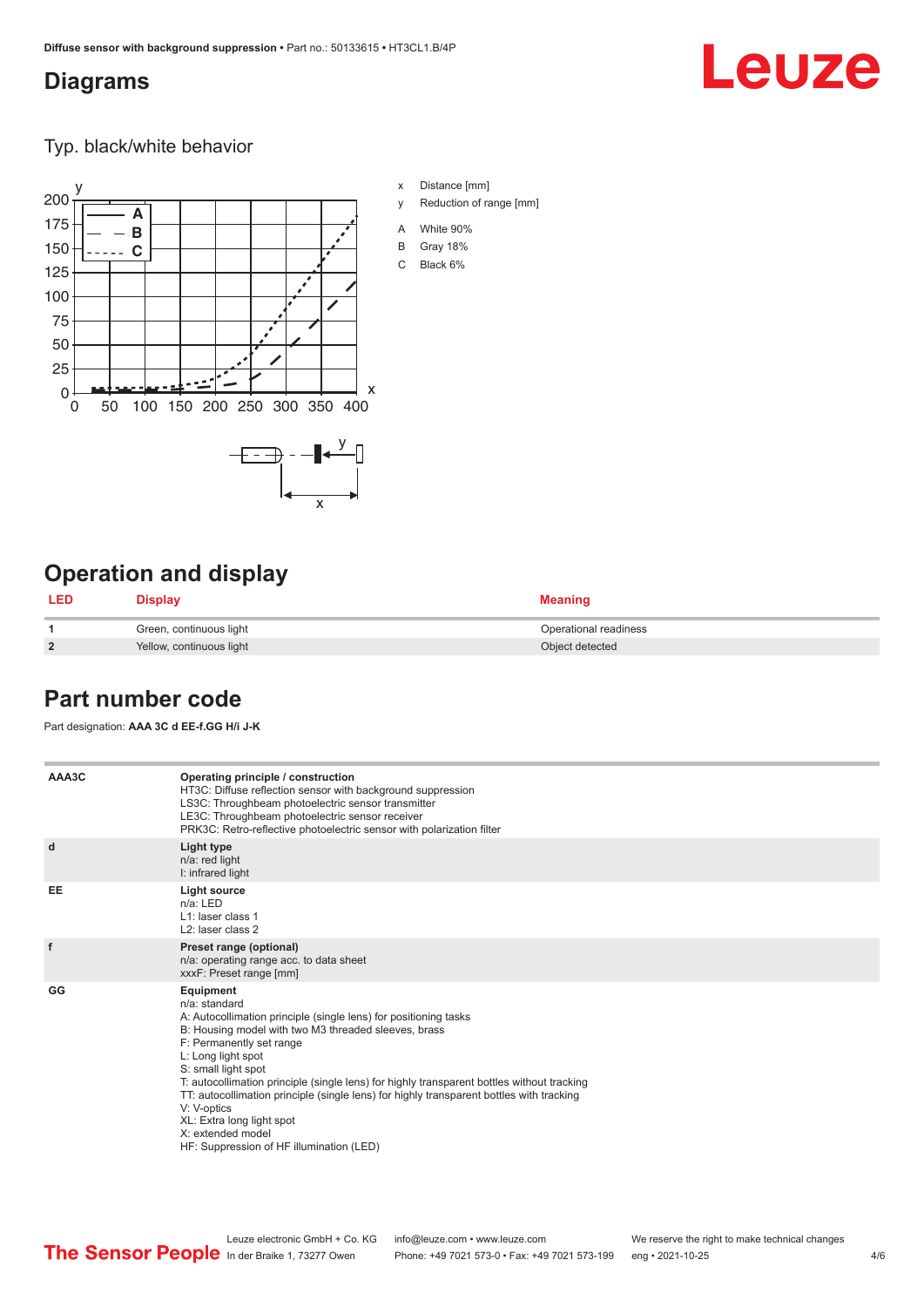### <span id="page-4-0"></span>**Part number code**

## **Leuze**

| H           | Operating range adjustment<br>n/a with HT: range adjustable via 8-turn potentiometer<br>n/a with retro-reflective photoelectric sensors (PRK): operating range not adjustable<br>1: 270° potentiometer<br>3: teach-in via button<br>6: auto-teach                                                                                                                                                                                                                                                                                                                                                                   |
|-------------|---------------------------------------------------------------------------------------------------------------------------------------------------------------------------------------------------------------------------------------------------------------------------------------------------------------------------------------------------------------------------------------------------------------------------------------------------------------------------------------------------------------------------------------------------------------------------------------------------------------------|
| j.          | Switching output/function OUT 1/IN: Pin 4 or black conductor<br>2: NPN transistor output, light switching<br>N: NPN transistor output, dark switching<br>4: PNP transistor output, light switching<br>P: PNP transistor output, dark switching<br>6: push-pull switching output, PNP light switching, NPN dark switching<br>G: Push-pull switching output, PNP dark switching, NPN light switching<br>L: IO-Link interface (SIO mode: PNP light switching, NPN dark switching)<br>8: activation input (activation with high signal)<br>X: pin not used<br>1: IO-Link / light switching (NPN) / dark switching (PNP) |
| J           | Switching output / function OUT 2/IN: pin 2 or white conductor<br>2: NPN transistor output, light switching<br>N: NPN transistor output, dark switching<br>4: PNP transistor output, light switching<br>P: PNP transistor output, dark switching<br>6: push-pull switching output, PNP light switching, NPN dark switching<br>G: Push-pull switching output, PNP dark switching, NPN light switching<br>W: warning output<br>X: pin not used<br>8: activation input (activation with high signal)<br>9: deactivation input (deactivation with high signal)<br>T: teach-in via cable                                 |
| ĸ           | <b>Electrical connection</b><br>n/a: cable, standard length 2000 mm, 4-wire<br>5000: cable, standard length 5000 mm, 4-wire<br>M8: M8 connector, 4-pin (plug)<br>M8.3: M8 connector, 3-pin (plug)<br>200-M8: cable, length 200 mm with M8 connector, 4-pin, axial (plug)<br>200-M8.3: cable, length 200 mm with M8 connector, 3-pin, axial (plug)<br>200-M12: cable, length 200 mm with M12 connector, 4-pin, axial (plug)                                                                                                                                                                                          |
| <b>Note</b> |                                                                                                                                                                                                                                                                                                                                                                                                                                                                                                                                                                                                                     |

### **Notes**

| <b>Observe intended use!</b>                                                                                                                                                                                                  |  |  |
|-------------------------------------------------------------------------------------------------------------------------------------------------------------------------------------------------------------------------------|--|--|
| $\%$ This product is not a safety sensor and is not intended as personnel protection.<br>$\&$ The product may only be put into operation by competent persons.<br>§ Only use the product in accordance with its intended use. |  |  |
|                                                                                                                                                                                                                               |  |  |

 $\%$  A list with all available device types can be found on the Leuze website at www.leuze.com.

| <b>For UL applications:</b>                                                                                                                                                                                                                                                                                   |
|---------------------------------------------------------------------------------------------------------------------------------------------------------------------------------------------------------------------------------------------------------------------------------------------------------------|
| $\%$ For UL applications, use is only permitted in Class 2 circuits in accordance with the NEC (National Electric Code).<br>V These proximity switches shall be used with UL Listed Cable assemblies rated 30V, 0.5A min, in the field installation, or equivalent (categories: CYJV/<br>CYJV7 or PVVA/PVVA7) |